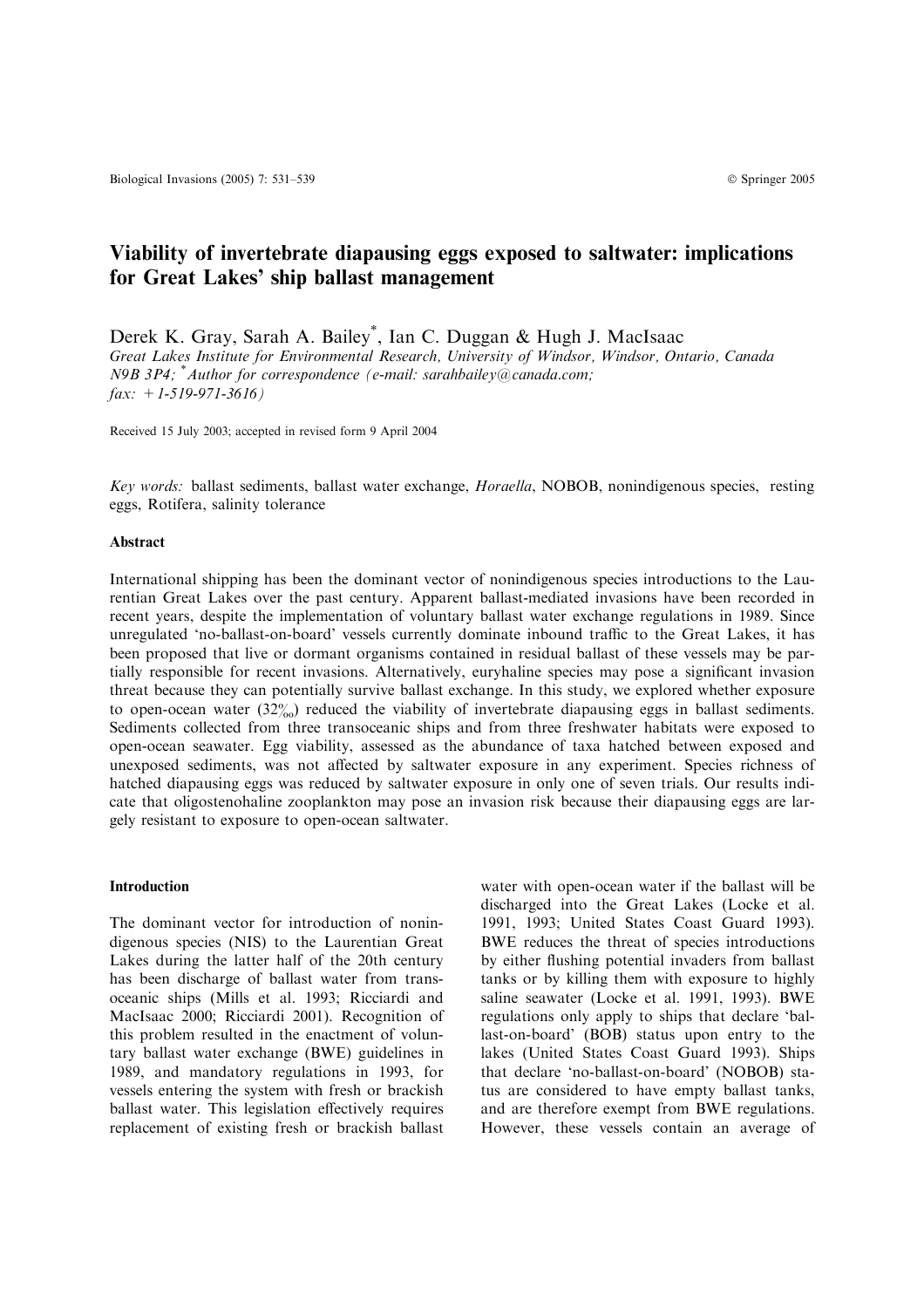60 tonnes of unpumpable residual water and sediment, the latter of which may contain up to tens of millions of viable invertebrate diapausing eggs per tonne (Bailey et al. 2003). These vessels represent a potential vector for NIS introduction because they comprise more than 90% of inbound traffic to the Great Lakes (Colautti et al. 2003). Since approximately 55% of these vessels will load and discharge ballast water while operating on the Great Lakes (Colautti et al. 2003), invertebrates present as diapausing eggs may have the opportunity to hatch in ballast tanks and subsequently invade the Great Lakes when ballast water is discharged into the system. Alternatively, these resting stages may be released with ballast water if resuspension occurs during deballasting activities.

MacIsaac et al. (2002) suggested that NOBOB vessels collectively constitute a greater risk for NIS introduction to the Great Lakes than do vessels containing tanks filled with seawater. To reduce the importance of this vector, various treatment options require assessment. Diapausing eggs contained within ballast sediments may pose a particularly difficult life stage to eliminate owing to their inherent tolerance of a wide array of adverse environmental conditions, including desiccation, freezing and anoxia (Gilbert 1974; Marcus and Lutz 1998). However, effects of saltwater exposure on the viability of diapausing eggs produced by freshwater species are little known. Bailey et al. (2004) found that the viability of diapausing eggs of two cladocerans (Bosmina liederi, Daphnia longiremis) and one rotifer (Brachionus calyciflorus) was reduced following saltwater exposure; however, their results were not truly indicative of the effectiveness of BWE as the exposure regimes used only a limited number of species, and were conducted on eggs removed from sediments.

In this study we examine whether the viability and/or taxonomic richness of diapausing invertebrate eggs found in sediments from ballast tanks are affected by exposure to open-ocean water  $(32\%)$ . If exposure to saline water markedly reduces egg viability or the resulting species richness of hatched organisms, then ballasting a small lens of saltwater into NOBOB ships (i.e. partial BWE) could reduce the risk of future introductions. We also consider viability responses of diapausing eggs in sediments collected from natural freshwater habitats because these taxa presumably have a history of exposure to freshwater conditions only, and would, therefore, be comparatively naïve to saline conditions.

## Materials and methods

## Sample collection

Sediments from ballast tanks were obtained from transoceanic ships entering the Great Lakes between November 2001 and June 2002. Sediment was collected from at least five areas within each tank using sterile scoops and spatulas (see Bailey et al. 2003). Sediments from four ballast tanks (three vessels), containing a high density of diapausing invertebrate eggs, were selected for experimentation. A 200 g subsample was removed from each sediment upon return to the laboratory to measure pore water salinity; salinity of the supernatant was measured using an optical refractometer after centrifugation at  $3300 \times g$  for 15 min. Open-ocean water was collected from a loaded ballast tank of a vessel transiting the Great Lakes and stored in carboys at  $4^{\circ}$ C for later use in the salinity exposure experiments. This water was vacuum filtered through a  $2.5$ - $\mu$ m paper filter (Whatman #5) and adjusted to a salinity of  $32\%$  by addition of sterile synthetic pond water (Hebert and Crease 1980).

Due to the unknown origin of the ballast sediments, and the possibility of previous exposure to saline water, samples were also collected between June and December 2002 from natural freshwater habitats (Table 1). The use of these sediments provided a greater variety of organisms than that collected from ballast tanks, and ensured that a lack of any effects observed after saltwater exposure for eggs from ballast sediments was not the result of past salinity exposure (i.e. less tolerant diapausing eggs from ballast sediments may have already been extirpated due to past ballasting history). Sample sites from natural habitats were selected so as to obtain a high richness and abundance of diapausing invertebrate eggs. Freshwater sediments were collected using a 15 cm  $\times$  15 cm ponar grab and emptied into a bucket for transport and storage. Pore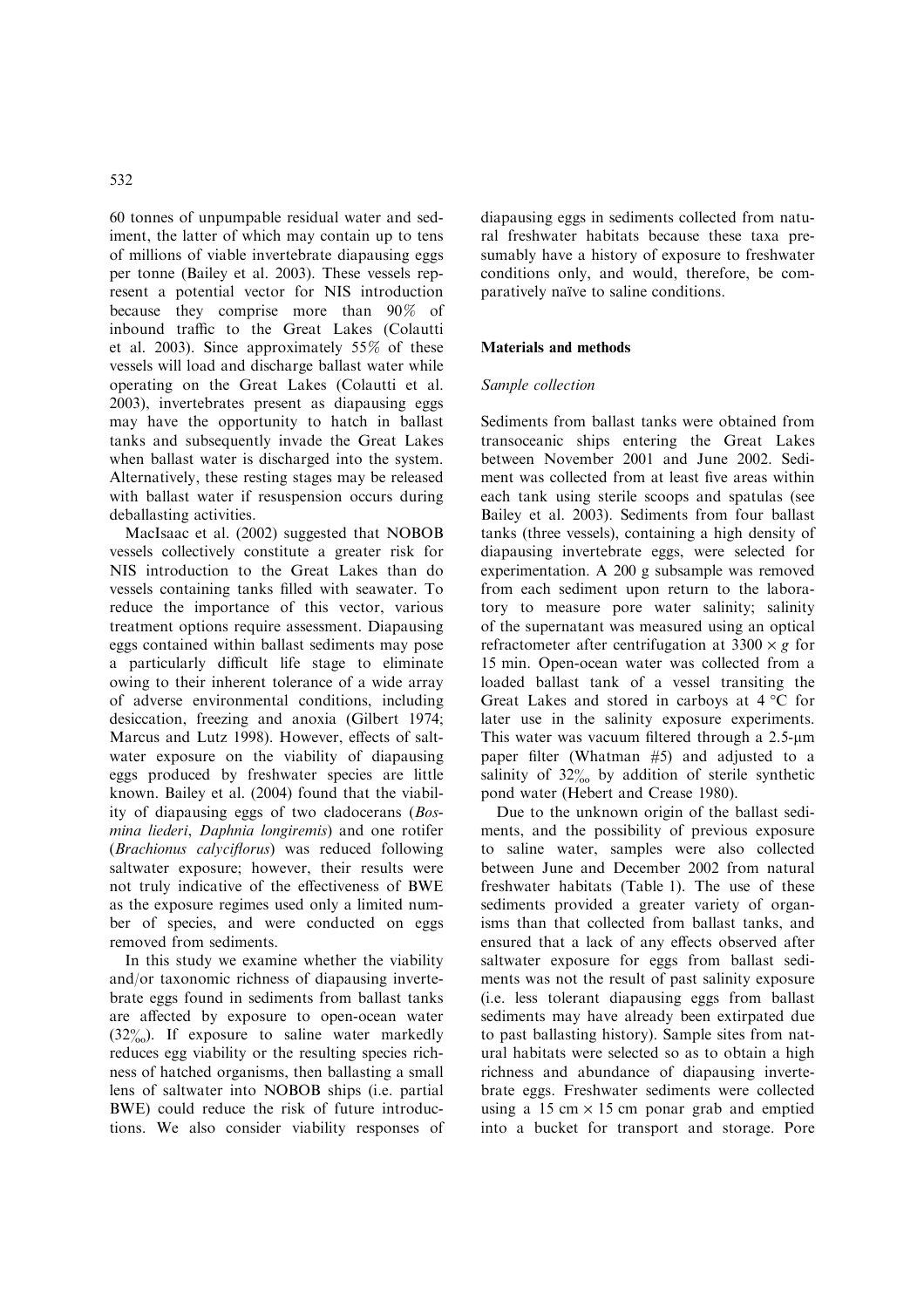Table 1. Sample site location and pore water salinity of sediments collected for exposure experiments.

| Experiment      | Sample site                          | Location                                     | Pore salinity $\binom{0}{00}$ |
|-----------------|--------------------------------------|----------------------------------------------|-------------------------------|
| 1 <sub>NS</sub> | River Canard,                        | 42°10'07" N 83°05'52" W                      | $\theta$                      |
|                 | Amherstburg, ON                      |                                              |                               |
| 2 NS            | Malden Park Pond,<br>Windsor, ON     | $42^{\circ}16'36''$ N 83 $^{\circ}03'41''$ W | $\theta$                      |
| 3 NS            | Western Lake Erie,<br>Colchester, ON | 41°58'57" N 82°55'56" W                      | $\theta$                      |
| 4 BT            | Ballast tank 1                       | Hamilton Harbour, ON, CA                     | 4                             |
| 5 BT            | Ballast tank 2                       | Toronto Harbour, ON, CA                      | 10                            |
| 6 BT            | Ballast tank 3                       | Hamilton Harbour, ON, CA                     | 20                            |
| 7B              | Ballast tank 4                       | Cleveland Harbour, OH, USA                   |                               |

NS – natural sediment; BT – ballast tank.

water salinities from freshwater habitats were measured from small (10 g) sediment samples, using the same methods as for the ballast sediments.

## Ballast water exchange experiments

Sediments were stored in plastic containers in the dark at  $4 \text{ }^{\circ}C$  for at least 3 weeks to allow the diapausing eggs to experience a refractory period prior to experimentation (see Grice and Marcus 1981; Schwartz and Hebert 1987). After removal from storage, sediments were thoroughly mixed using a sterile spatula. For five of the seven experiments, 40 g sub-samples were distributed into 16 500 ml glass vessels. Four replicates were immediately removed and preserved using 95% ethanol for evaluation of initial diapausing egg densities. The remainder were randomly divided between two treatments: saltwater or freshwater. Two replicates were then randomly selected from each treatment and autoclaved to serve as controls, leaving four experimental replicates per treatment. The absence of organisms in autoclaved controls ensured that taxa observed in experimental replicates originated from sediments and not by some other mechanism. Filtered ocean water (150 ml,  $32\%$ ) was added to autoclaved controls and replicates of the saltwater trials, while 150 ml of sterile synthetic pond water  $(0\%_{00};$  Hebert and Crease 1980) was added to autoclaved controls and replicates of the freshwater trials. To increase statistical power, in experiments 3 (Lake Erie) and 6 (ballast tank 3) the number of experimental replicates per treatment

was increased to 12 (although one vessel was broken in the saltwater treatment of experiment 3). The experimental and control vessels were then stored in the dark at  $4^{\circ}$ C for 10 days, providing a salinity exposure time equivalent to the maximum length of a typical trans-Atlantic voyage (e.g., from the Baltic Sea to the Great Lakes). Because Bailey et al. (2003) observed hatching of zooplankton from ballast tank sediments at  $20^{\circ}$ C in the absence of light, we selected a low temperature  $(4 °C)$  to prevent organisms from hatching in the freshwater treatment during the exposure period.

To simulate the exposure of sediments to Great Lakes' water, water from all replicates was carefully decanted on day 10 and replaced with synthetic pond water. This replacement procedure was repeated to ensure comprehensive exchange of pre-existing water in the vessels. All decanted media was examined to ensure that there were no live animals in any replicates at the onset of incubation. Vessels were subsequently placed in an environmental chamber at  $20^{\circ}$ C with a  $16 : 8$  light: dark cycle to induce hatching. Organisms were removed from replicates every 48 h by carefully decanting water from each vessel through a 40-um mesh sieve. Decanted water was replaced in each vessel, and the vessel returned to the environmental chamber. All vessels were examined for 10–20 days, with the experiment terminated when no hatching was observed on any day after the first 10 days. Organisms were enumerated under a dissecting microscope and were identified primarily using the taxonomic keys of Stemberger (1979) and Balcer et al. (1984).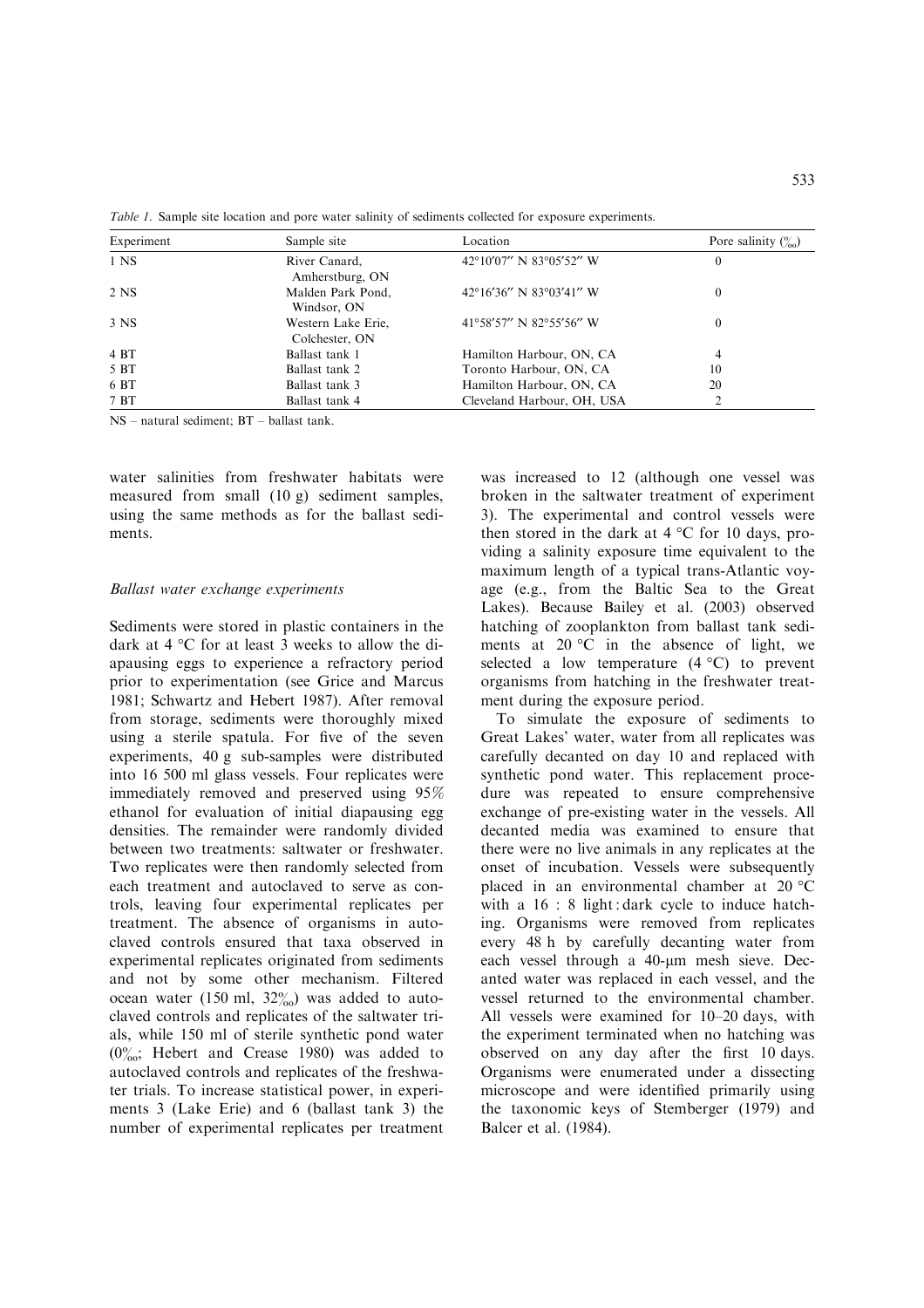For evaluation of initial diapausing egg densities, replicates were washed through a 45-um sieve to remove fine sediment. Diapausing eggs were subsequently separated from the remaining sediment using a Ludox $^{\circledR}$  HS-40 protocol (Burgess 2001) and enumerated under a dissecting microscope at  $\sim$  32  $\times$  magnification.

Variation in the total abundance and species richness of organisms hatched between freshwater and saltwater treatments was analyzed using two-sample t-tests. In experiments where more than one species hatched, t-tests were performed on both total abundance and abundance of the numerically dominant species. P-values were adjusted using the Dunn–Sidák formula to correct for multiple comparisons. Nested ANOVAs were used to examine variation in the total abundance and species richness of organisms hatched between treatments within sediment types (of natural or ballast origin). Only data for truly planktonic animals were considered in statistical comparisons of abundance, since benthic animals could attach to the substrate or to the vessel during decanting, and subsequently reproduce. However, parthenogenetic eggs were observed attached to Brachionus angularis in all replicates of experiment 2. As the appearance of such eggs was not observed in other experiments, we do not believe this was a result of our decanting procedure. Instead, this may be a population adapted for fast development at this temperature, although we do not believe there was sufficient time for these eggs to hatch within this time per-

Table 2. Mean diapause egg density per 40 g replicate by taxon.

iod. Both planktonic and benthic species were included in analyses of species richness. Moreover, because the objective of the experiment was to observe the effects of salinity exposure on diapausing eggs, only invertebrate taxa known to produce such eggs were included in analyses (e.g., monogonont rotifers, cladocerans and copepod nauplii). All statistical analyses were performed using Systat 7.0 (SPSS 1997).

## **Results**

Diapausing egg densities for natural lake/pond sediments were significantly lower than for ballast tank sediments (*t*-test,  $P = 0.007$ ), ranging from 91.5 to 184 eggs/40 g and from 143 to 282 eggs/40 g, respectively (see Table 2). Rotifer eggs dominated both sediment types, although the sediments from western Lake Erie also contained a high density of copepod eggs. Cladoceran eggs were a minor component of the egg bank for all samples, but especially for ballast sediments.

Natural sediments exhibited significantly higher abundances hatched than ballast sediments (ANOVA,  $P = 0.000$ ). There were no significant differences in total abundances of organisms hatched between treated and untreated sediments within any of the experiments (Table 3). Rotifers were the dominant taxon in all experiments: Brachionus calyciflorus in experiments 1, 4, 5, 6, and 7, Brachionus angularis in experiment 2, and Synchaeta kitina in experiment 3. No significant differences were detected when comparing the

| Egg type               | Experiment |       |                          |       |                          |          |       |  |
|------------------------|------------|-------|--------------------------|-------|--------------------------|----------|-------|--|
|                        | 1 NS       | 2 NS  | 3 NS                     | 4 BT  | 5 BT                     | 6 BT     | 7 BT  |  |
| Asplanchna             |            | 0.5   | 1.0                      | 1.5   | 0.8                      | $\equiv$ | 3.3   |  |
| <b>Brachionus</b>      | 45.0       | 9.5   | 6.5                      | 252.3 | 147.0                    | 162.0    | 98.3  |  |
| Filinia                |            |       | 0.3                      | 0.5   | 1.0                      | $\equiv$ |       |  |
| Lecane                 |            | 36.5  |                          |       |                          |          |       |  |
| Synchaeta              |            |       | 80.5                     |       |                          |          |       |  |
| Unidentified Rotifera  | 16.8       | 23.3  | 14.0                     | 18.8  | 9.3                      | 1.3      | 33.5  |  |
| <b>Bosmina</b>         |            | 1.8   | 1.0                      | 1.0   |                          |          | 2.5   |  |
| Chydoridae             |            | 21    | $\overline{\phantom{m}}$ | 0.3   | $\overline{\phantom{0}}$ |          |       |  |
| Daphnia                | 1.0        | 0.5   | 4.8                      |       | 0.3                      | 1.8      | 2.3   |  |
| Moina                  | 11.3       |       |                          |       |                          |          |       |  |
| Unidentified Cladocera | 12.0       | 15.5  | 9.3                      | 1.5   |                          | 5.3      | 1.8   |  |
| Copepoda               | 5.5        | 9.3   | 66.8                     | 6.3   |                          |          | 1.5   |  |
| Total                  | 91.5       | 117.8 | 184.0                    | 282.0 | 157.5                    | 170.3    | 143.0 |  |

NS – natural sediment; BT – ballast tank.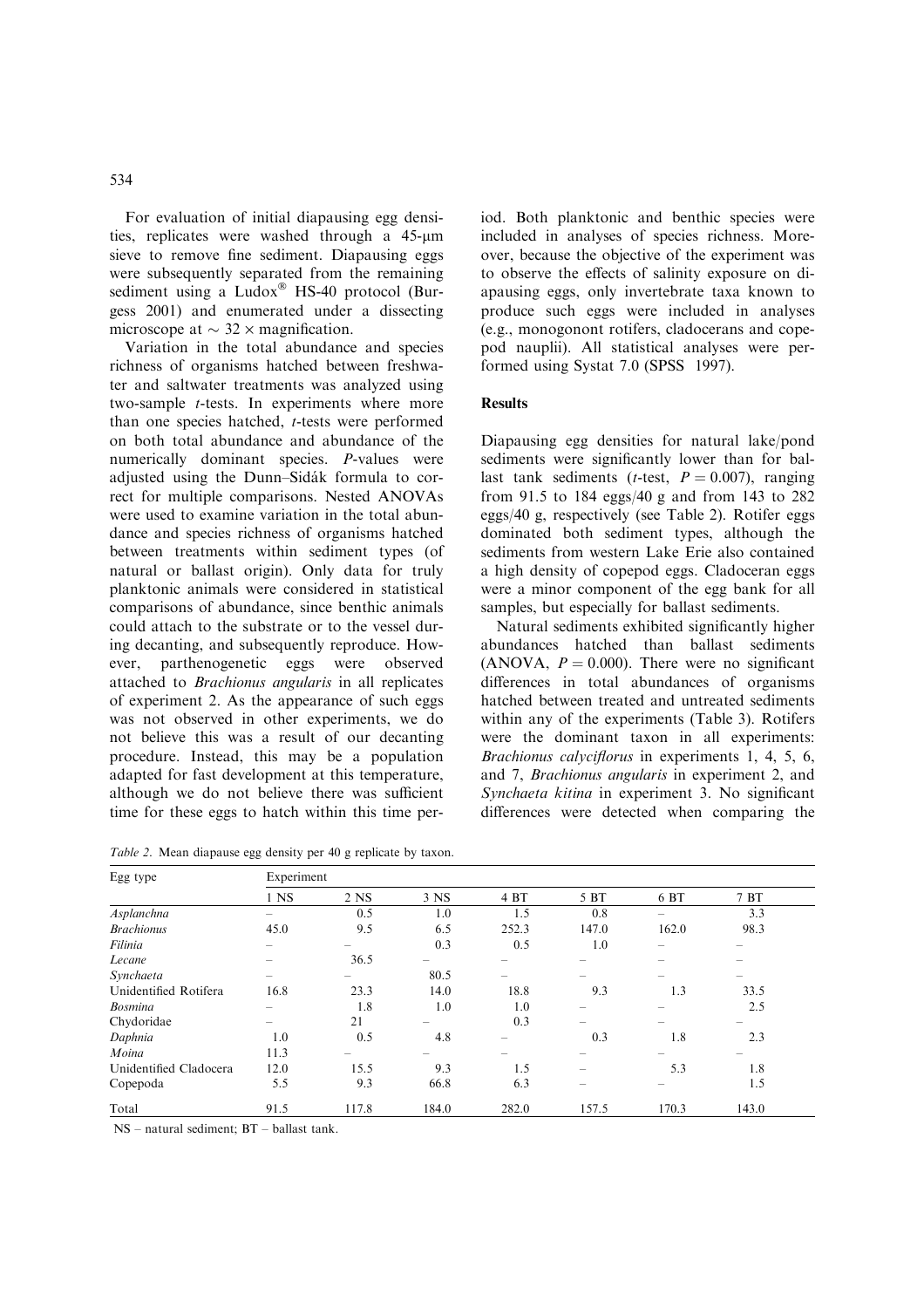Table 3. Mean values with standard deviations (SD) for the total number of organisms hatched, the abundance of the dominant species only, and the number of species per replicate in freshwater and saltwater treatments.

| Experiment                | Data category           | Freshwater       |               | Saltwater        | $P$ -value    |       |
|---------------------------|-------------------------|------------------|---------------|------------------|---------------|-------|
|                           |                         | $\boldsymbol{n}$ | Mean (SD)     | $\boldsymbol{n}$ | Mean $(SD)$   |       |
| $1$ NS                    | Total abundance         | 4                | 5.50(3.10)    | 4                | 1.00(1.41)    | 0.112 |
|                           | Brachionus calvciflorus | 4                | 2.75(0.95)    | 4                | 1.00(1.41)    | 0.236 |
|                           | Species richness        | 4                | 2.00(1.41)    | 4                | 0.75(0.95)    | 0.496 |
| 2 NS                      | Total abundance         | 4                | 21.75 (4.92)  | 4                | 24.00 (18.23) | 0.994 |
|                           | Brachionus angularis    | 4                | 17.25(3.30)   | 4                | 23.75 (19.08) | 0.894 |
|                           | Species richness        | 4                | 3.00(0.81)    | 4                | 1.25(0.50)    | 0.014 |
| 3 NS                      | Total abundance         | 12               | 73.33 (30.17) | 11               | 82.72 (15.89) | 0.990 |
|                           | Synchaeta kitina        | 12               | 38.08 (18.67) | 11               | 36.45 (7.40)  | 0.990 |
|                           | Species richness        | 12               | 10.25(3.51)   | 11               | 9.45(2.73)    | 0.911 |
| $4 \text{ BT}^{\text{a}}$ | Total abundance         | 4                | 9.75(3.40)    | $\overline{4}$   | 6.50(1.29)    | 0.124 |
| $5 \text{ BT}^a$          | Total abundance         | 4                | 3.50(1.73)    | 4                | 2.50(1.91)    | 0.468 |
| $6\,\mathrm{BT}^a$        | Total abundance         | 12               | 1.41(1.18)    | 12               | 1.30(1.30)    | 0.175 |
| 7B                        | Total abundance         | 4                | 4.75(1.50)    | $\overline{4}$   | 4.75(4.50)    | 1.000 |
|                           | <b>B.</b> calveiflorus  | 4                | 4.75(1.50)    | 4                | 3.75(4.19)    | 0.966 |
|                           | Species richness        | 4                | 1.25(0.50)    | 4                | 1.75(0.95)    | 0.773 |

<sup>a</sup> Indicates experiments from which only one species hatched.

*P*-values obtained from *t*-tests.  $NS$  – natural sediment;  $BT$  – ballast tank.

abundance of dominant species hatched between freshwater and saltwater-exposed treatments for any of the seven experiments (Table 3).

A combined total of 45 rotifer and cladoceran species emerged from sediments during this study (Table 4). In addition, copepod nauplii hatched from western Lake Erie sediment may represent numerous species, but because they could not be cultured to an identifiable stage, this is difficult to confirm. Significantly more species emerged from natural samples than from ballast tank samples (ANOVA,  $P = 0.000$ ; see Table 4), although this pattern is largely a result of the western Lake Erie sediments (experiment 3). Only one species, Brachionus calyciflorus, hatched from ballast sediments in experiments 4, 5 and 6; while three rotifer species and Daphnia were hatched from ballast sediment in experiment 7.

Within experiments, a significant difference in species richness between treatments was detected for only one of the seven experiments, with a lower number of species present in the saltwaterexposed treatment (experiment 2,  $P = 0.014$ ; Table 3). In this experiment, four of six rotifer species (Brachionus havanaensis, Epiphanes brachionus, Lophocharis salpina and Synchaeta tremula) emerged only from freshwater replicates (Table 4). Overall, 38 species were collected from

freshwater trials, 16 of which emerged exclusively from freshwater treatments. In contrast, only 30 species were collected from sediments exposed to saltwater, eight of which emerged exclusively from the treatments exposed to saltwater. While the appearance of a species in a single replicate may represent a random occurrence driven by low egg density, there were species that appeared to be particularly sensitive to saltwater exposure. For example, in one experiment the rotifers Euchlanis dilatata and E. meneta were found in 11 and 5 freshwater replicates, respectively, but neither were found in any replicates exposed to saltwater.

## **Discussion**

Exposing zooplankton diapausing eggs to saline water  $(32\%)$  in our study did not reduce total abundances or consistently affect the species richness of hatched invertebrates. Several authors have speculated that euryhaline species pose the principal invasion threat to the Great Lakes because they could potentially survive ballast exchange (e.g., Ricciardi and Rasmussen 1998; Ricciardi and MacIsaac 2000). In fact, the majority of NIS recorded in the Great Lakes since 1959 possess some degree of salinity tolerance (Ricciardi and MacIsaac 2000; Grigorovich et al.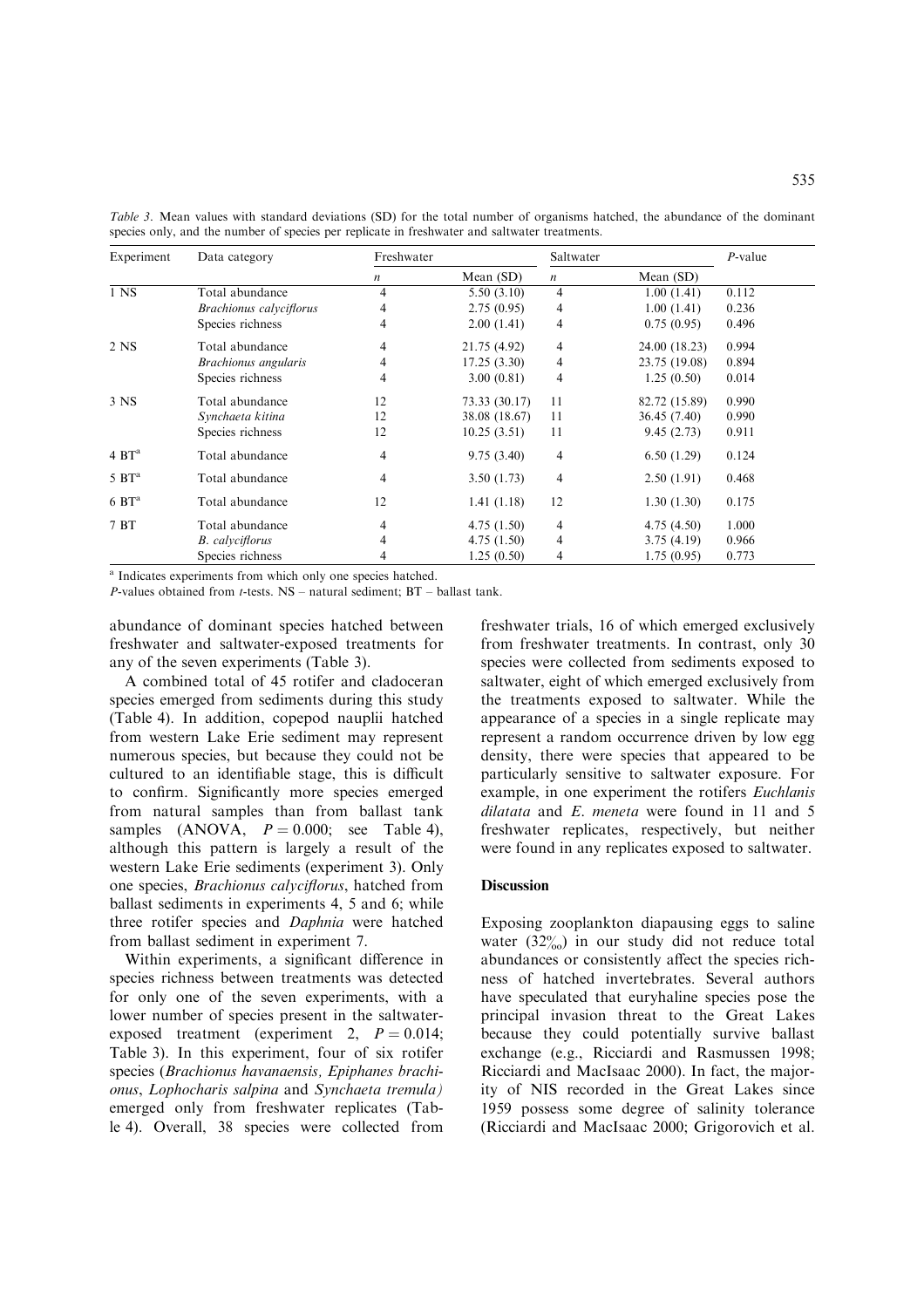| Experiment | Group     | Species                      | Treatment |       |              |  |
|------------|-----------|------------------------------|-----------|-------|--------------|--|
|            |           |                              | FW        | SW    |              |  |
| 1 NS       | Rotifera  | Brachionus angularis         | 1/4       | 1/4   | P            |  |
|            |           | <b>Brachionus bidentatus</b> | 1/4       | 0/4   | ${\bf P}$    |  |
|            |           | Brachionus calvciflorus      | 4/4       | 2/4   | P            |  |
|            |           | Synchaeta oblonga            | 1/4       | 0/4   | $\mathbf P$  |  |
|            |           | Synchaeta pectinata          | 1/4       | 0/4   | P            |  |
| 2 NS       | Rotifera  | Brachionus angularis         | 4/4       | 4/4   | P            |  |
|            |           | Brachionus calyciflorus      | 2/4       | 0/4   | P            |  |
|            |           | Brachionus havanaensis       | 1/4       | 0/4   | $\mathbf{P}$ |  |
|            |           | Epiphanes brachionus         | 1/4       | 0/4   | P            |  |
|            |           | Lophocharis salpina          | 1/4       | 0/4   | B            |  |
|            |           | Synchaeta tremula            | 3/4       | 1/4   | P            |  |
| 3 NS       | Cladocera | Acantholeberis curvirostris  | 1/12      | 0/11  | B            |  |
|            |           | Diaphanosoma sp.             | 8/12      | 7/11  | P            |  |
|            |           | Leptodora kindtii            | 1/12      | 0/11  | $\mathbf P$  |  |
|            | Rotifera  | Brachionus angularis         | 10/12     | 8/11  | P            |  |
|            |           | Brachionus calyciflorus      | 4/12      | 3/11  | P            |  |
|            |           | Brachionus quadridentatus    | 3/12      | 7/11  | B            |  |
|            |           | Cephalodella auriculata      | 1/12      | 0/11  | B            |  |
|            |           | Cephalodella catellina       | 1/12      | 0/11  | B            |  |
|            |           | Cephalodella gibba           | 2/12      | 5/11  | B            |  |
|            |           | Cephalodella intuta          | 0/12      | 1/11  | B            |  |
|            |           | Cephalodella megalocephala   | 0/12      | 1/11  | B            |  |
|            |           | Cephalodella misgurnus       | 3/12      | 0/11  | B            |  |
|            |           | Cephalodella obvia           | 9/12      | 7/11  | B            |  |
|            |           | Colurella obtusa             | 3/12      | 4/11  | B            |  |
|            |           | Dicranophorus grandis        | 1/12      | 0/11  | B            |  |
|            |           | Encentrum saundersiae        | 3/12      | 5/11  | B            |  |
|            |           | Euchlanis dilatata           | 11/12     | 0/11  | B            |  |
|            |           | Euchlanis meneta             | 5/12      | 0/11  | B            |  |
|            |           | Floscularia cornuta cornuta  | 1/12      | 0/11  | P            |  |
|            |           | Filinia terminalis           | 1/12      | 1/11  | $\mathbf P$  |  |
|            |           | Horaella sp.                 | 0/12      | 1/11  | B            |  |
|            |           | Lacinularia sp.              | 0/12      | 1/11  | B            |  |
|            |           | Lecane lunaris               | 0/12      | 1/11  | B            |  |
|            |           | Lepadella rhomboides         | 10/12     | 10/11 | B            |  |
|            |           | Lophocharis salpina          | 1/12      | 2/11  | B            |  |
|            |           | Macrochaetus subquadratus    | 1/12      | 0/11  | B            |  |
|            |           | Polyarthra major             | 0/12      | 1/11  | P            |  |
|            |           | Ploesoma truncatum           | 9/12      | 8/11  | ${\bf P}$    |  |
|            |           | Synchaeta kitina             | 12/12     | 11/11 | P            |  |
|            |           | Synchaeta lakowitziana       | 4/12      | 7/11  | $\mathbf{P}$ |  |
|            |           | Synchaeta stylata            | 9/12      | 7/11  | $\, {\bf P}$ |  |
|            |           | Trichocerca bicristata       | 0/12      | 1/11  | B            |  |
|            |           | Trichocerca insignis         | 1/12      | 2/11  | $\, {\bf B}$ |  |
|            |           | Trichocerca multicrinis      | 2/12      | 1/11  | $\, {\bf B}$ |  |
|            |           | Trichocerca pusilla          | 1/12      | 1/11  | B            |  |
|            |           | Trichocerca similis          | 1/12      | 0/11  | B            |  |
|            |           | Trichocerca tigris           | 1/12      | 1/11  | $\, {\bf B}$ |  |
|            |           | Trichotria tetractis         | 3/12      | 0/11  | B            |  |
|            | Copepoda  | Unidentified nauplii         | 12/12     | 11/11 | ${\bf P}$    |  |
| 4 BT       | Rotifera  | Brachionus calyciflorus      | 4/4       | 4/4   | $\, {\bf P}$ |  |
| 5 BT       | Rotifera  | Brachionus calyciflorus      | 4/4       | 4/4   | $\, {\bf P}$ |  |
| 6 BT       | Rotifera  | Brachionus calyciflorus      | 12/12     | 12/12 | ${\bf P}$    |  |

Table 4. List of species that emerged during salinity exposure experiments. Numbers in the FW (freshwater) and SW (saltwater) columns indicate the number of replicates in which each species was found.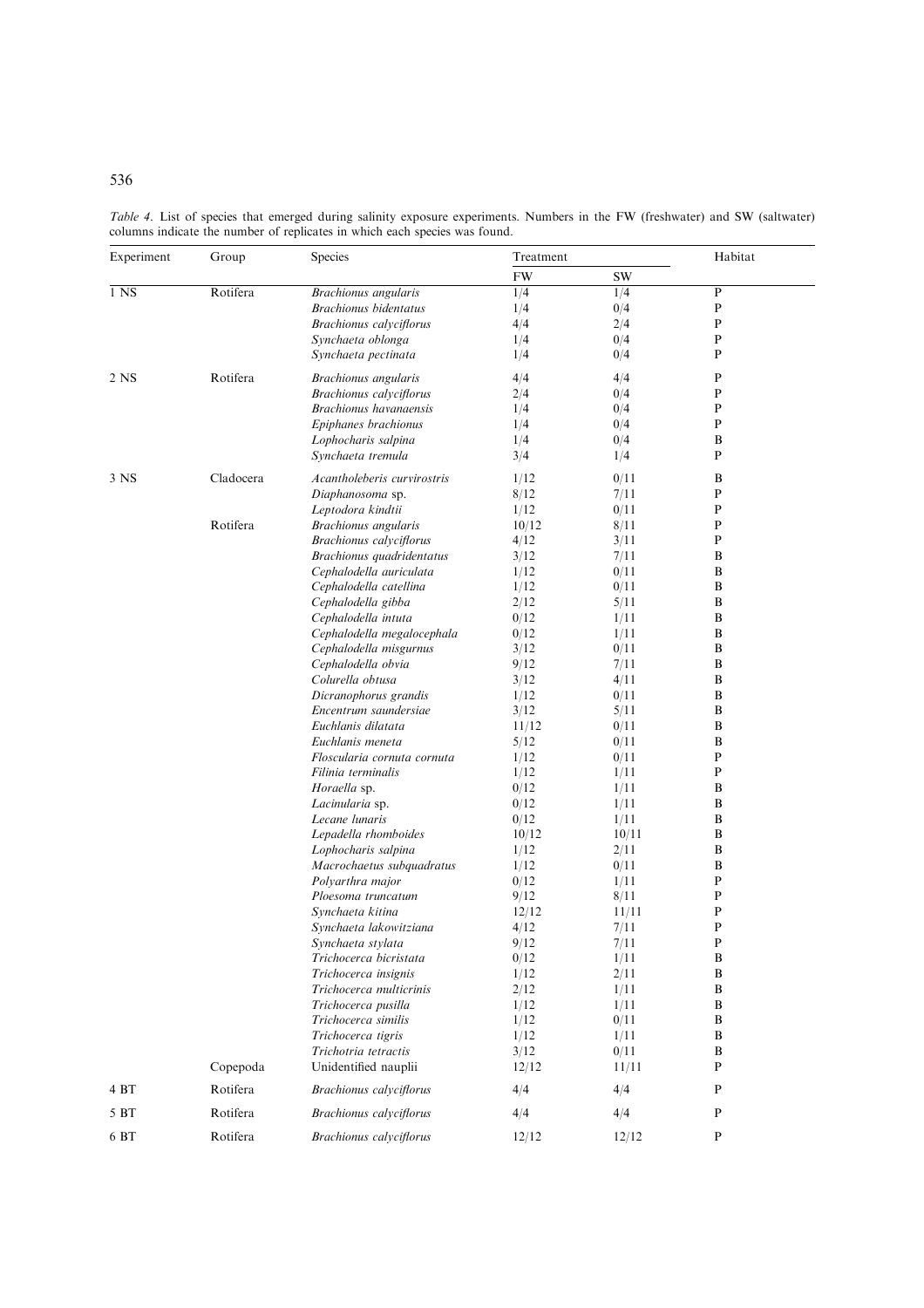Table 4. Continued.

| Experiment | Group     | <b>Species</b>          | Treatment |     | Habitat |
|------------|-----------|-------------------------|-----------|-----|---------|
|            |           |                         | FW        | SW  |         |
| 7BT        | Cladocera | Daphnia sp.             | 0/4       | 2/4 |         |
|            | Rotifera  | Brachionus angularis    | 1/4       | 0/4 |         |
|            |           | Brachionus calyciflorus | 4/4       | 4/4 |         |
|            |           | Synchaeta oblonga       | 0/4       | 1/4 |         |

P – planktonic; B – benthic; NS – natural sediment; BT – ballast tank.

2003). However, our findings suggest that oligostenohaline zooplankton may also pose an invasion risk because their diapausing eggs are largely resistant to exposure to open-ocean water. Although the adult forms of these taxa may perish if exposed to saltwater, we suggest that ballasting a lens of saline water into the ballast tanks of NOBOB vessels (i.e. partial BWE) might not provide effective protection against diapausing eggs.

Freshwater rotifers were the most abundant taxa to emerge during this study, hatching in both freshwater and saltwater treatments. Rotifers are not typically considered euryhaline, with less than 10% of known species found in saline environments despite adequate dispersal opportunities (see Hammer 1986; Halse et al. 1998). In our study, saltwater exposure generally did not affect the viability of diapausing rotifer eggs, despite the low salinity tolerance of the adult stages of most species. This finding indicates that rotifer diapausing eggs could survive BWE and remain viable when they enter the Great Lakes system. However, nonindigenous rotifers have not previously been recognized in the Great Lakes (e.g., Mills et al. 1993). In this study, a solitary individual from the genus Horaella was hatched from sediments collected from Lake Erie. This genus has not been recorded in the Great Lakes, or more broadly in the United States or Canada (Nogrady and Segers 2002). Although we cannot be sure that this taxon is established in the Great Lakes, the recognition of a nonindigenous rotifer indicates that introductions may have already occurred, and will continue to do so. NIS of rotifers have recently been recognized in Southeast Asia (Segers 2001), New Zealand (Duggan et al. 2002a) and elsewhere (see Segers 1996), thus the Great Lakes should seemingly be vulnerable to invasions by this group.

Copepod nauplii and three cladoceran taxa were hatched from Lake Erie sediments, of which both nauplii and *Diaphanosoma* sp. frequently emerged from the sediments exposed to saltwater. A Daphnia species was also hatched from one ballast tank sediment after exposure to saltwater. These results indicate that crustacean diapausing eggs also can remain viable following salinity exposure. Indeed, some of the NIS of zooplankton already recorded in the Great Lakes may have entered via this mechanism (e.g., Bosmina maritima, Bythotrephes longimanus and Cercopagis pengoi).

The apparent resistance of diapausing eggs to saltwater exposure may stem from physical or biological characteristics of the eggs themselves or be the product of protection conferred by the sediments in which they are found. Bailey et al. (2004) noted a significant reduction in hatching of zooplankton diapausing eggs of three species (Brachionus calyciflorus, Bosmina liederi and Daphnia longiremis) exposed to saline water after removal from ballast sediments. Thus, the inability of saltwater to reduce the viability of eggs in this study may have resulted from protection provided by the sediments in which they were contained. Alternatively, this disparity may be due to temperature, as our salinity exposure period occurred at 4  $\degree$ C, vs 20  $\degree$ C in the above-mentioned study. Interactions between salinity and temperature have been found to impact metabolic rate, ion uptake, and membrane permeability (Lee and Bell 1999), therefore it is possible that greater effects of salinity will be seen at higher temperatures.

Although this study demonstrates that saltwater exposure does not markedly reduce the viability of diapausing eggs in sediments, there are indications that the exposure had an effect on some species. Species richness was significantly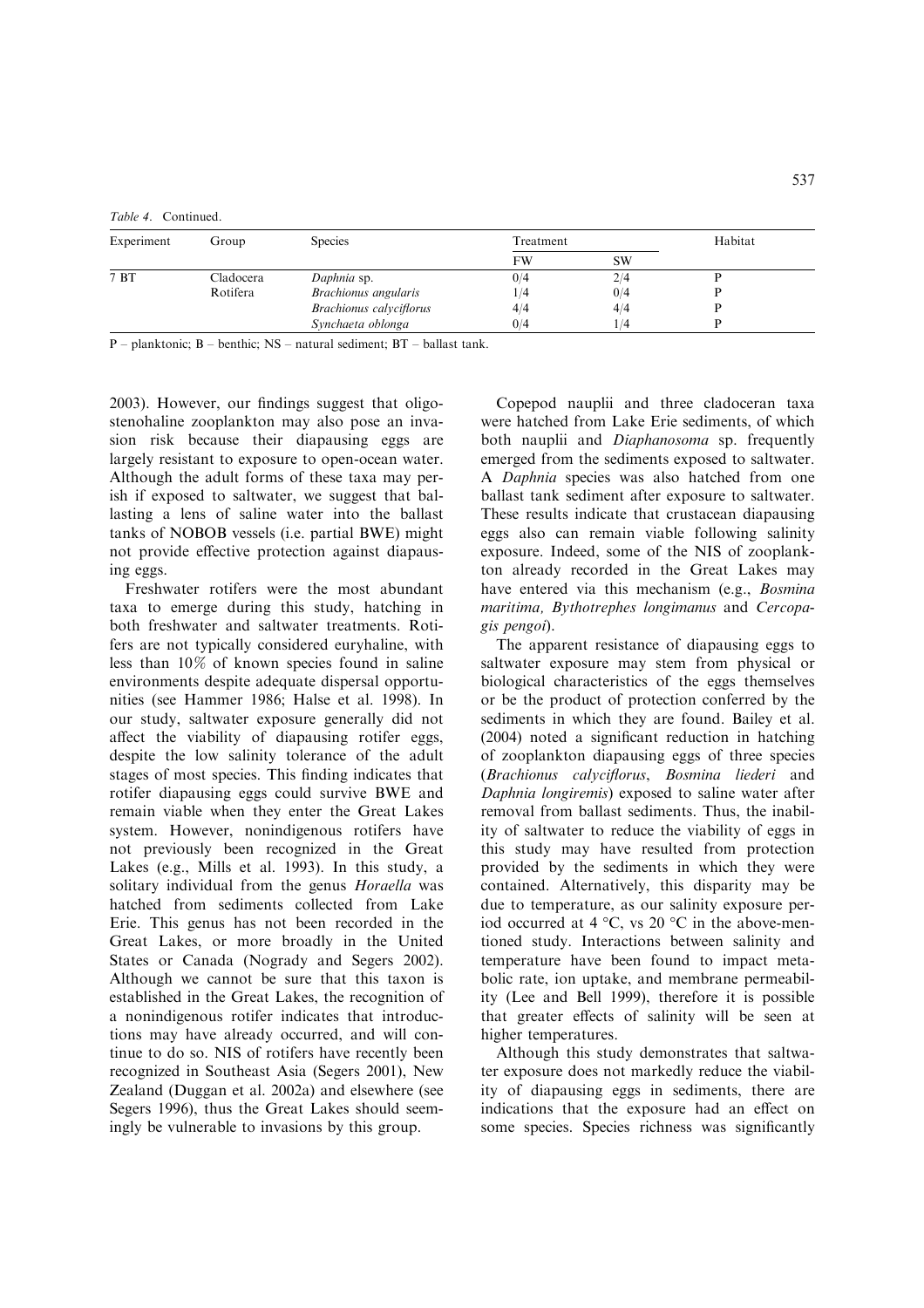lower for the sediments exposed to saltwater in experiment 2 (*t*-test,  $P = 0.014$ ). In experiment 3, neither Euchlanis dilatata nor E. meneta were found to hatch from sediments exposed to saltwater, despite the occurrence of both in many of the freshwater replicates. Overall, there were eight fewer species recorded in saltwater-exposed treatments than in freshwater ones (38 species in freshwater vs 30 in saltwater). In addition, there were 16 species found exclusively in freshwater treatments, but only eight that hatched exclusively from sediments that had been exposed to saltwater.

A comparison of the species that emerged from natural sediments vs ballast sediments indicates that species richness in the latter is generally low, and relatively uniform in species composition, despite higher egg densities recorded from the ballast sediments used. Other studies conducted with similar methodologies have also yielded high numbers of species from natural freshwater sediments (e.g., May 1986; Duggan et al. 2002b) indicating that ballast sediments are somehow depauperate. This may suggest that the eggs of fewer species are initially entering the ballast tanks, or that few species entering the tanks are capable of producing resting eggs in situ. Alternatively, some factor (e.g., anoxia, predation) during uptake or transport may selectively reduce egg viability, resulting in lowered species richness. Factors reducing viability during transport could include salinity exposure if, for example, the eggs are subjected over longer time periods than examined here, the eggs are exposed at intermittent periods to waters of different salinities, or if exposure coincided with other factors such as sporadic desiccation. The fact that the ballast sediments in this study hatched a lower abundance of organisms than natural sediments, despite having higher egg density, may be an indication of lowered viability post-uptake. However, there are many other factors, such as age or disparity in source environment, which could explain this observation. Further research detailing the species richness and viability of diapausing eggs in sediments from ballast tanks and source habitats is required to assess the factors that may produce this apparent trend.

The majority of invasions recorded in the Great Lakes since 1959 have been attributed to

transoceanic shipping (Mills et al. 1993; Ricciardi and MacIsaac 2000). NOBOB vessels currently comprise about 90% of shipping traffic entering the system (Colautti et al. 2003), and collectively represent the dominant potential shipping vector for introduction of new NIS (MacIsaac et al. 2002). Therefore, finding treatment options to reduce risk posed by these ships should be a priority. This study suggests that saltwater exposure may not be an effective method to reduce diapausing egg viability. Therefore, although ballasting a shallow lens of saltwater into NOBOB ships may reduce the risk of invasion associated with live organisms present in residual ballast, it may not be fully effective for management of diapausing eggs. Our findings also suggest that vessels in BOB status, fully compliant with BWE regulations, may continue to pose an (as yet undefined) invasion risk if NIS are discharged into the lakes as diapausing eggs. Management practises that reduce accumulation of sediments in ballast tanks offer the best solution for reducing risk associated with diapausing eggs in both BOB and NO-BOB vessels.

#### Acknowledgements

We are grateful to J. Ciborowski and J. Muirhead for statistical advice, and F. Dobbs for providing ballast sediment pore-water salinity data. G. Smith, R. Gray, C. Rixon, N. Bergeron and C. van Overdijk assisted with sample collection. The Great Lakes NOBOB project provided ballast sediments. Financial support from the US National Sea Grant program (I.C.D.), an NSERC Industrial Postgraduate Scholarship in partnership with the Shipping Federation of Canada (S.A.B.), the Great Lakes Protection Fund and a Premier's Research Excellence Award (H.J.M.) is gratefully acknowledged.

#### References

- Bailey SA, Duggan IC, van Overdijk CDA, Jenkins PT and MacIsaac HJ (2003) Viability of invertebrate diapausing eggs collected from residual ballast sediment. Limnology and Oceanography 48: 1701–1710
- Bailey SA, Duggan IC, van Overdijk CDA, Johengen TH, Reid DF and MacIsaac HJ (2004) Salinity tolerance of